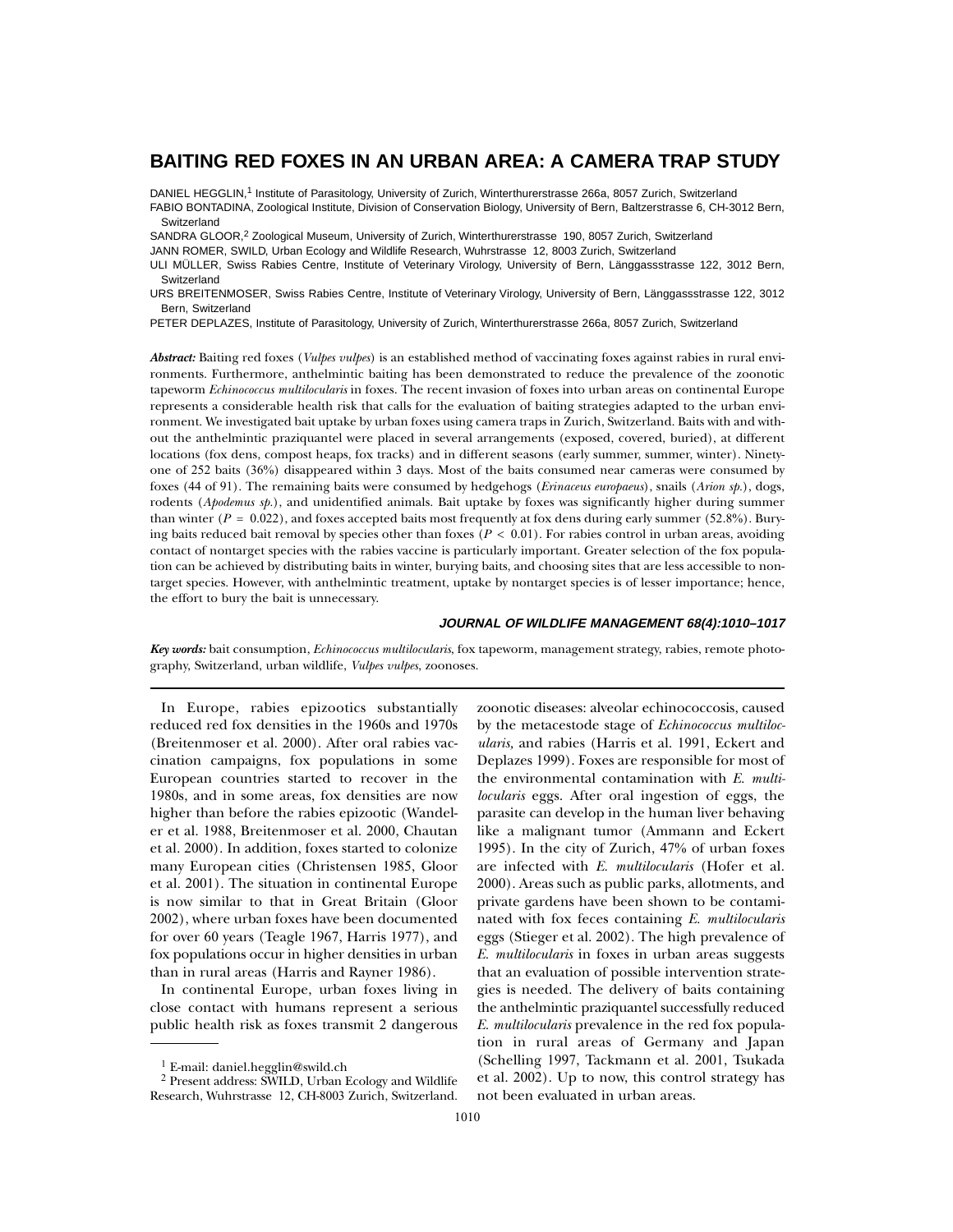Because foxes were absent from urban areas at the time of the rabies epizootic, cities were considered effective barriers for the spread of rabies when developing control strategies (Steck et al. 1980). Now, in Europe, rabies vaccination campaigns must include urban habitats (Bacon and Macdonald 1981, Baker et al. 2001). The density of foxes susceptible to rabies must be reduced below a specific threshold value (0.25–1.0 foxes/ $km^2$ ) to stop the transmission of the disease (Anderson et al. 1981). In urban areas with  $>10$  adult foxes/km<sup>2</sup>, achieving these densities is difficult (Trewhella et al. 1991). Empirically, vaccination rates of 50–80% (using tetracycline markers as a measure for bait uptake) were sufficient to eliminate the disease in medium to high fox densities (Zanoni et al. 2000). Yet, the development of very effective and selective baiting strategies for urban foxes is of major interest.

An effective baiting strategy is characterized by high bait acceptance of the target species and low bait acceptance of nontarget species (Guthery and Meinzer 1984). In urban areas, dogs, cats, and wild mammals, such as stone martens and raccoons (*Procyon lotor*), can reach high abundances and may compete for baits (Hadidian et al. 1989, Andelt and Woolley 1996) and, hence, reduce the effectiveness of the baiting strategy. Different food supplies for foxes can alter the attractiveness of baits and reduce bait acceptance in urban habitats (Wandeler 2000). Also, requirements for baiting strategies for control of rabies or *E. multilocularis* differ. The live attenuated and recombinant rabies vaccines used for oral immunization carry the risk of residual pathogenicity. Consequently, contact of nontarget species with rabies vaccine should be prevented (Rosatte et al. 1992, Wandeler 2000). Because the anthelmintic praziquantel represents no risk for urban wildlife, pets, or urban dwellers (Sweet 1987), the inadvertent treatment of nontarget species presents minimal risk. Contrary to the rabies baits that contain vaccine blisters, the anthelmintic praziquantel is homogenously distributed in the bait matrix. Therefore, partial consumption of baits by invertebrates or other small animals hampers proper dosage of the active agent if the baits are not taken by the foxes within a short time.

Field evaluations of bait uptake traditionally have been undertaken by checking individually marked baits for disappearance, or by searching for a biomarker that was added to the baits in target and nontarget animals (e.g., Guthery and Meinzer 1984, Olson et al. 2000). The identification of tracks yields only limited information in areas with high numbers of different animal species (e.g., Wolf et al. 2003). Baiting studies based on the use of biomarkers are very labor intensive and require large sample sizes of target and nontarget animals. In contrast, the evaluation of bait uptake using camera traps is a non-invasive control method that yields detailed data regarding bait competition between different species under different conditions.

Our objectives were to (1) quantify bait acceptance by urban foxes, (2) investigate bait competition by other urban species, (3) determine factors affecting bait uptake by urban foxes, and (4) document loss of bait mass for nonremoved baits.

# METHODS

#### Study Area

We conducted our study in Zurich, the largest city in Switzerland, with about 1 million inhabitants. The actual community of Zurich has 362,000 inhabitants and covers 92 km2, consisting of 53% urban area, 24% forest, 17% agricultural area, and 6% water (Statistical Department of the City of Zurich 2000). The experiments were carried out in the developed areas of Zurich including private gardens, allotments, industrial areas, and cemeteries.

#### Urban Wildlife

Foxes have reached a high density in the urban area of Zurich with  $>10$  adults/km<sup>2</sup> (Gloor 2002). They are mainly organized in family groups of >2 adults. Home ranges generally are small (100% minimal convex polygon of mean seasonal homerange size: females  $28.8 \pm 22.7$  ha [SD], males  $30.8 \pm 11.0$  ha) with a large overlap among members of a family group (Gloor 2002).

Nontarget species that potentially compete for baits, including hedgehogs, domestic cats, and dogs, exceed the population density of foxes (Table 1). Zurich has few stray cats and dogs (S. Gloor, unpublished data), and people usually walk their dogs on leashes.

## **Baits**

We used commercially available baits (fuchs–Köder® and Lock-Köder für Füchse, Impfstoffwerk Dessau Tornau GmbH, Rosslau, Germany) weighing 13.5 g with a matrix consisting of a mixture of fat and animal meal comparable to the matrix of the widely used rabies vaccine bait Rabifox® (Impfstoffwerk Dessau Tornau GmbH, Rosslau, Germany). One type of bait (fuchs–Köder®) in addition contained 50 mg of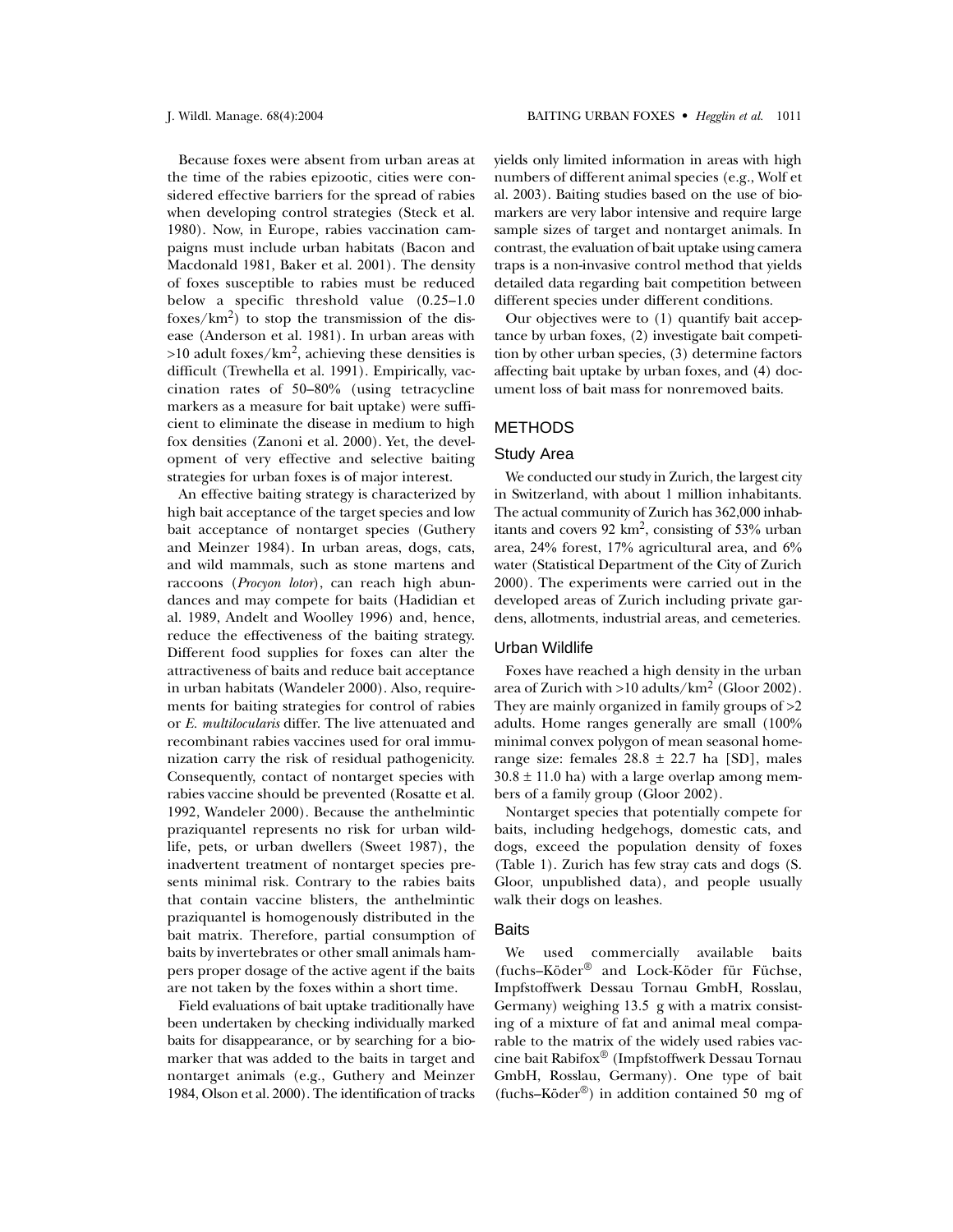Table 1. Estimated number of animals, number of animals found dead, and number of animals shot per year in Zurich (92 km2), Switzerland, during 1992, 1999, and 2000.

| <b>Species</b> | Year | No. animals              | No. dead         | No. shot         |
|----------------|------|--------------------------|------------------|------------------|
| Red fox        | 1999 | 600-1,000 <sup>a</sup>   | 127 <sup>b</sup> | 100 <sup>b</sup> |
| Domestic cat   | 2000 | 20.000 <sup>c</sup>      | NIq              | ΝI               |
| Domestic dog   | 1999 | 6.500e                   | ΝI               | ΝI               |
| Hedgehog       | 1992 | 2.300-4.700 <sup>f</sup> | ΝI               | ΝI               |
| Stone marten   | 1999 | ΝI                       | 11 <sup>b</sup>  | 17 <sup>b</sup>  |
| Badger         | 1999 | 140 <sup>b</sup>         | gb               | 0p               |
| Carrion crow   | 1999 | ΝI                       | ΝI               | 287 <sup>b</sup> |
|                |      |                          |                  |                  |

a Estimation according to Gloor (2002).

 $b$  Game sanctuary report of the city of Zurich 1999/2000 (Waldamt der Stadt Zürich 2000).

<sup>c</sup> Estimated by a Swiss pet food producer (EFFEMS, U. Müller, personal communication).<br>d No information available.

<sup>e</sup> Dog tax of Zurich (data 2000).

f Report of Department for Public Areas of the City of Zurich (Bontadina et al. 1993a).

praziquantel (Droncit® Bayer AG, Leverkusen, Germany).

#### Camera Traps

Camera traps were built by the Theodor Kocher Institute (University of Bern) and consisted of a compact camera (BRAUN Trend DX AF 3 and AF-C, 35mm, auto-focus), 2 passive-infrared motion sensors, and an electronic control, all mounted in a solid waterproof plastic box. Camera traps recorded the date and time of each exposure. The camera system was programmed (PBASIC interpreter and A BASIC-Stamp; Parallax, Inc., Rocklin, California, USA) to be dependent on the activation of the motion sensors and an external trigger device and the implemented clock.

We placed each bait about 3 m from the camera

trap. Baits were linked with a 10-cm, loosely fixed plastic band with the camera trigger device, which released the camera independently from the motion sensor. We attached a small piece of reflector foil to the plastic band and were therefore able to assess the bait presence on each picture (Fig. 1). The program for the camera traps permitted the following picture types:

(1) *Removal Photo*.— Bait removal closed an electric circuit and triggered the camera trap 3 times at 8-sec intervals. To ensure the identification of the bait consumer, 3 additional pictures were taken if the movement sensors were activated. We defined the first picture that identified the bait consumer as the "removal photo*"* (Fig. 1). The other pictures were excluded from analyses.

(2) *Movement Photo*.—The activation of both movement sensors triggered the camera trap. We defined the resulting pictures as "movement photos." After 1 movement photo, the camera was blocked for 15 min from taking further movement photos (but not removal photos). The number of movement photos was limited to 8 pictures/24 hr to save footage (Fig. 1).

(3) *Opportunity Photo*.—For every picture, we assessed whether the photographed animal had access to the bait or if bait already had been removed. Accordingly, we classified all movement photos taken before the bait was removed and all removal photos as opportunity photos.

We defined bait acceptance as the number of removed baits divided by the number of opportunity photos expressed in percentages.

#### Experimental Design

We selected 24 different sites in the urban area (private gardens, allotments, industrial areas, cemeteries) and installed 2 camera traps 10–20 m apart at each site. We placed a bait containing praziquantel in front of 1 camera and a bait without praziquantel in front of the other to assess the influence of praziquantel on the attractiveness of the baits (variable = type of bait). Because prebaiting can improve bait acceptance of some species (e.g., Tietjen and Matschke 1982, Sugihara et al.



Fig. 1. Arrangement of camera trap, trigger device, and bait (bold: type of picture) in Zurich, Switzerland, 1999–2000.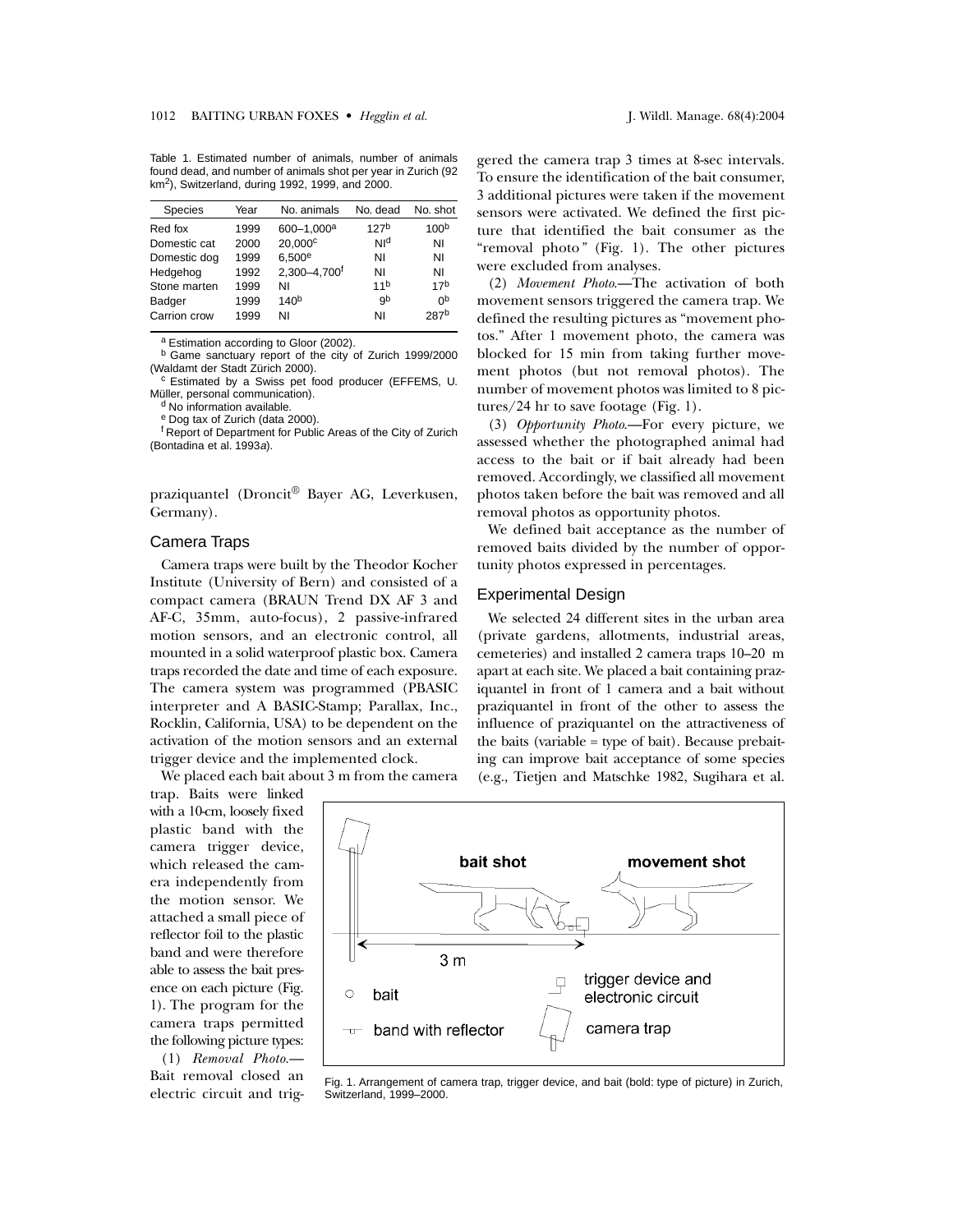1995), new baits were placed at all baiting sites after 3 and 6 days (variable = bait number). We removed traps after 9 days. Every time a bait was replaced, we changed the method of placement: 2 baits were placed openly exposed, 2 baits were covered with surrounding material, and 2 baits were slightly buried in the soil (variable = method of placing). The 6 possible sequences of the 3 methods of placement were randomly allocated to the different sites of each location type (fox den, compost heap, fox track). Paired baits at 1 site (i.e., with/without praziquantel) were always placed with the same placement method. Following this scheme of bait distribution, we placed 6 baits at each site within 1 9-day period (2 bait types [with/without praziquantel]  $\times$  3 methods of placing [openly exposed, covered, buried]).

The 24 different baiting sites comprised 12 fox dens with cubs, 6 compost heaps, and 6 fox tracks. We placed the baits at 6 of the 12 fox dens during early summer (6 Jun–30 Jul;  $6 \times 6$  baits) and at the remaining 18 baiting sites during summer 1999 (20 Jul–27 Aug), winter 2000 (25 Jan–3 Mar), and summer 2000 (2 Jul–27 Aug;  $18 \times 6$  baits during each period). To evaluate a possible influence of the camera traps on bait uptake rates, the baits delivered during summer 2000 were placed without camera traps and the disappearance rate was compared with the data from summer 1999.

We used the data from summer 1999 and winter 2000 to investigate the effect of the independent factors "location type," "season," "type of bait," "bait number," and "method of placing" on bait uptake of foxes. Additionally, we analyzed whether burying the baits reduces bait uptake by animals other than red foxes. To investigate differences of bait removal at fox dens during the breeding season, we compared bait uptake at the 6 fox dens from early summer 1999 and the 6 fox dens from summer 1999.

#### Statistical Analyses

We performed statistical analyses with SPSS-PC (Norusis 2000). To avoid pseudoreplication, the experimental unit for statistical analyses was not the data collected for a single bait, but the data collected at 1 site for the 6 baits delivered within 9 days. Correspondingly, removal rate of baits was calculated for every statistical unit separately. Furthermore, at each baiting site, we calculated the mean loss of mass for baits not removed within 9 days.

We investigated differences between unpaired data by Mann-Whitney *U*-tests to compare 2 categories and Kruskal-Wallis tests to compare >2 categories (dependent variable: removal of 0, 1, 2, 3, 4, 5, or 6 baits). We analyzed differences between paired data with Wilcoxon tests to compare 2 categories (dependent variable: removal of 0, 1, 2, or 3 baits) and Friedman tests to compare >2 categories (dependent variable: removal of 0, 1, or 2 baits). Critical significance levels were Bonferroni corrected according to Rice (1989), taking into account multiple tests on the same dataset.

# RESULTS

## Bait Acceptance

We observed 252 baits with camera traps for 3 days and nights and collected 1,376 pictures. The main activity at the baiting sites was by cats, foxes, and various birds (Table 2). Ninety-one baits (36.1%) disappeared within 3 days, and about half of these were removed by foxes (Table 2). The other baits were consumed by hedgehogs, dogs, mice, and snails. We were unable to identify species for 9 baits removed. Because 7 of these baits were removed without the trigger device, we treated these baits as being removed by species other than fox for further analyses.

In 278 pictures of birds, including blackbirds (*Turdus merula*, *n* = 251), domestic chickens (*Gallus gallus*, *n* = 17), 1 carrion crow (*Corvus corone*), and various songbirds  $(n = 9)$ , no picture showed a bird manipulating the bait or observing it from a close distance. Cats, stone martens, and badgers (*Taxidea taxus*) often sniffed at the baits, though these species never removed any bait.

Bait acceptance (no. of removed baits/no. of opportunity photos) by dogs (17.4%) was the same as by foxes  $(17.1\%;$  Mann-Whitney *U*-test:  $Z =$  $-0.44$ ,  $P > 0.1$ ). Bait acceptance by hedgehogs (37.0%) was significantly higher than by foxes  $(17.1\%;$  Mann-Whitney *U*-test:  $Z = -2.3, P = 0.022$ .

## Factors Affecting Bait Uptake

Bait uptake by foxes during summer 1999 and winter 2000 did not differ significantly among fox dens (4.2  $\pm$  1.8% [SE]), compost heaps (22.2  $\pm$ 9.4%), and fox tracks  $(8.3 \pm 4.3\%)$ ; Kruskal-Wallis:  $n = 18$  baiting sites,  $\chi^2 = 3.2$ , df = 2, P = 0.201). However foxes removed significantly more baits in summer (18.5%  $\pm$  6.3%) than in winter  $(4.6 \pm 2.6\%)$ ; Wilcoxon test:  $n = 18$  bait sites,  $Z = -2.3$ ,  $P = 0.022$ ). The factors "type of bait," "bait number," and "method of placing" had no significant effect on bait removal by foxes. Other species removed significantly less buried baits  $(6.9 \pm 3.4\%)$  than covered  $(22.2 \pm 5.3\%)$ and exposed baits (29.2  $\pm$  7.4%; Friedman test: *n* =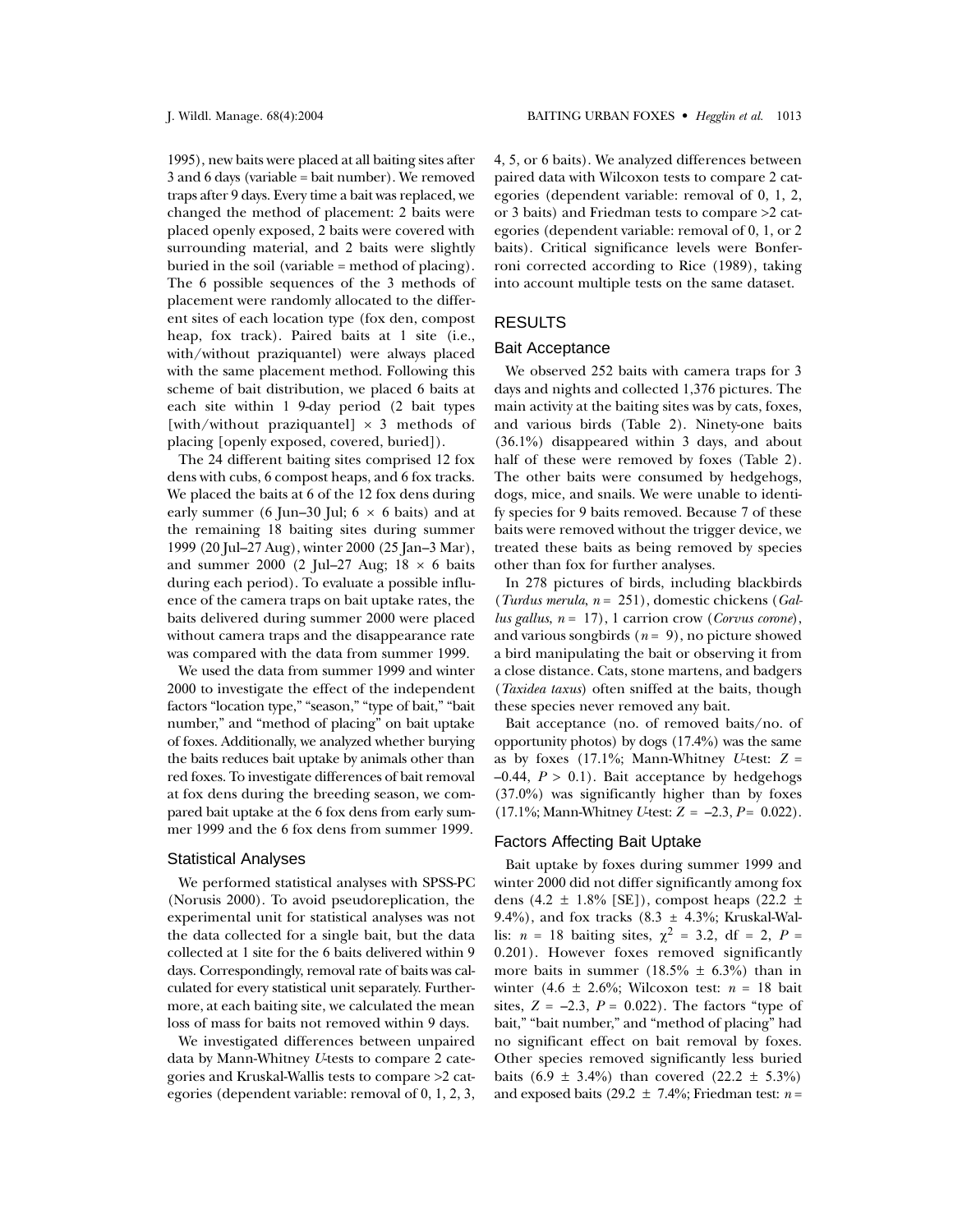|                |                 |             |           | Removed baits <sup>a</sup> |       |         |                |  |
|----------------|-----------------|-------------|-----------|----------------------------|-------|---------|----------------|--|
|                | Movement        | Opportunity | Removal   |                            |       |         | <b>Bait</b>    |  |
| <b>Species</b> | photos          | photos      | photos    | Evidence                   | Total | % Total | acceptance (%) |  |
| Fox            | 373             | 258         | 44        | $\Omega$                   | 44    | 48.4    | 17.1           |  |
| Domestic cat   | 525             | 431         | 0         | 0                          | 0     | 0.0     | 0.0            |  |
| Domestic dog   | 71              | 46          | 8         | 0                          | 8     | 8.8     | 17.4           |  |
| Hedgehog       | 79              | 46          | 14        | 3 <sup>b</sup>             | 17    | 18.7    | 37.0           |  |
| Stone marten   | 32              | 27          | 0         | 0                          | 0     | 0.0     | 0.0            |  |
| Badger         | 18              | 12          | $\Omega$  | $\Omega$                   | 0     | 0.0     | 0.0            |  |
| <b>Birds</b>   | 278             | 278         | 0         | O                          | 0     | 0.0     | 0.0            |  |
| Snail          | NR <sup>c</sup> | NR.         | <b>NR</b> | gd                         | 9     | 9.9     | <b>NR</b>      |  |
| Rodent         | <b>NR</b>       | <b>NR</b>   | NR.       | 4 <sup>e</sup>             | 4     | 4.4     | <b>NR</b>      |  |
| Not identified | <b>NR</b>       | <b>NR</b>   | 2         | ⇁                          | 9     | 9.9     | <b>NR</b>      |  |
| Total          | 1376            | 1098        | 68        | 23                         | 91    | 100.0   | <b>NR</b>      |  |

Table 2. Number of movement photos, opportunity photos, removed baits (no. of removal photos, no. of removed baits with evidence for a certain species, and percentage of removed baits), and derived bait acceptance in Zurich, Switzerland, 1999–2000.

a 23 baits disappeared although the trigger was not removed. Species were identified according to movement photos and traces. b Several opportunity photos of hedgehogs with contact to the bait.

c Not recorded.

<sup>d</sup> A lot of snail mucus and no indication of other species.

e Several opportunity photos with rodents just near the bait.

18 bait sites,  $\chi^2 = 13.5$ , df = 2, *P* < 0.01; Fig. 2). In addition, baits at the 6 fox dens in early summer were removed more frequently by foxes (52.8  $\pm$ 15.8%) than baits at the 6 fox dens in summer  $(5.5 \pm 3.5\%)$ ; Mann-Whitney *U*-test:  $n = 12$  bait sites,  $Z = -2.2$ ,  $P = 0.026$ . Hedgehogs and snails consumed baits only during early summer and summer and not during winter.

# Baits not Removed

Of the 252 baits monitored with camera traps, 162 baits (64.3%) remained after 3 days. Many of these baits showed a reduction in mass. Usually snails and occasionally other invertebrates (e.g., ants, isopods) were found directly on the baits and/or mucus of snails and signs of rodent teeth were visible. This indicated that the loss of mass mainly can be attributed to snails and rodents.

We recorded remaining baits at 16 baiting sites during summer 1999 as well as during 2000 winter. The mean mass reduction of these baits was significantly more pronounced during summer  $(18.7 \pm 4.4\%$  [SE]) than during winter  $(2.4 \pm 1.1\%;$ Wilcoxon test:  $n = 16$  baiting sites,  $Z = -3.0$ ,  $P <$ 0.01). Burying the baits reduced bait consumption by small animals, such as rodents and snails, compared to covered and exposed baits (Friedman-test:  $\chi^2 = 8.7$ ,  $P = 0.013$ ). This effect was most



pronounced in summer when the mean loss of bait mass was  $6.4 \pm 3.1\%$ for the buried baits, 25.0 ± 7.1% for the covered and 46.0  $\pm$  8.9% for the exposed baits.

#### Effect of Camera Traps

Overall removal rate of baits was  $46.2 \pm 6.9\%$ (SE) at sites with camera systems and  $75.0 \pm 5.9\%$ at sites without cameras, which is significantly different (Wilcoxon test: *n*  $= 18$  baiting sites,  $Z =$  $-2.7, P < 0.01$ ). This different removal rate was

Fig. 2. Number of exposed, covered, and buried baits that were removed by different species in Zurich, Switzerland, 1999–2000. Number of delivered baits during summer 1999 and winter 2000: openly exposed,  $n = 72$ ; covered,  $n = 72$ ; buried,  $n = 72$ . Species determination was not achieved for all removed baits. Viewing the movement photos and looking at evidence at the baiting site we assigned these baits to the category "removed by other species than fox."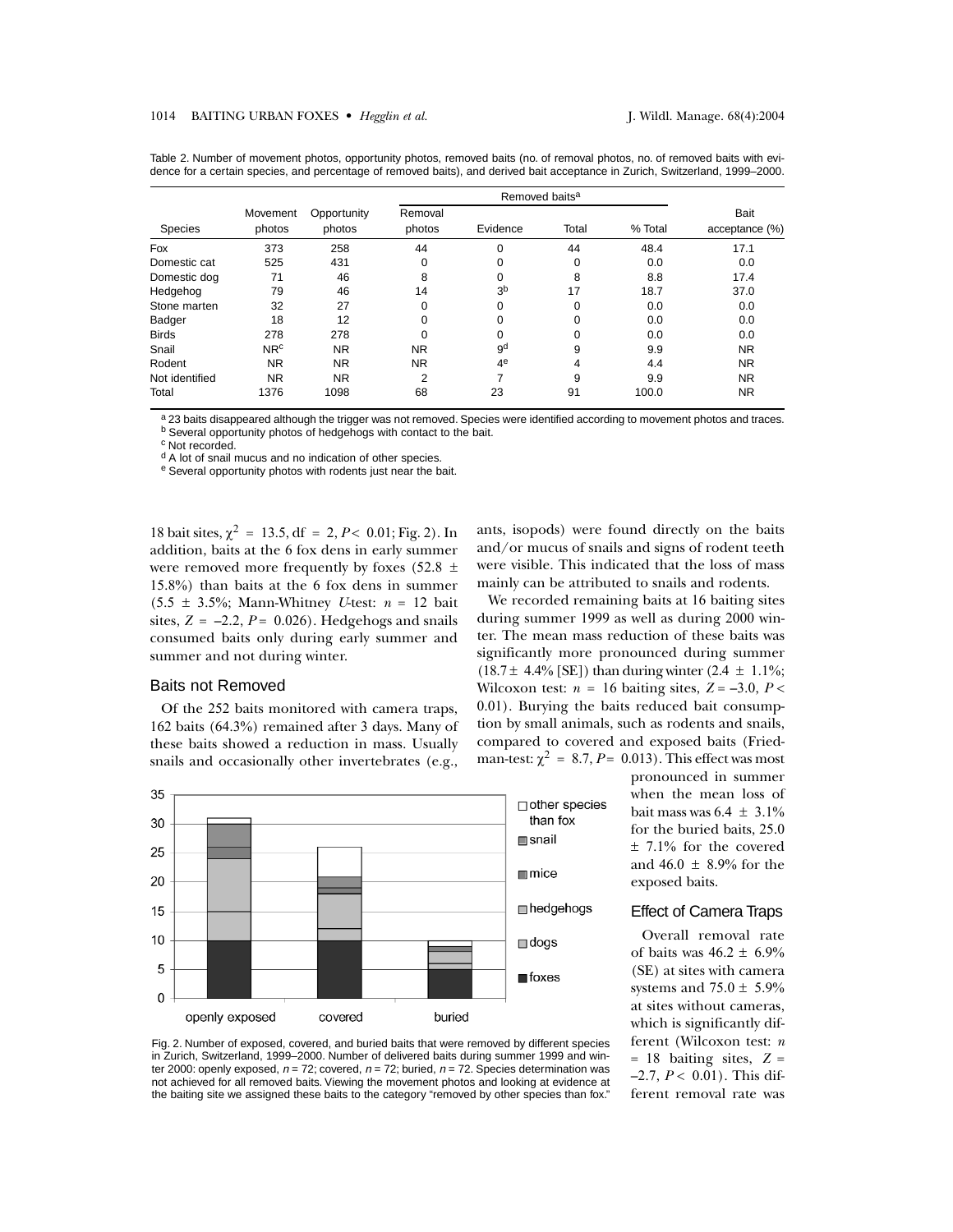observed at fox dens (removal rate with camera trap: 38.9  $\pm$  14.7%; without camera trap: 83.3  $\pm$ 10.5%) and at fox tracks (with camera trap: 38.9  $\pm$  9.4%; without camera trap: 77.8  $\pm$  10.2%). At compost heaps, the bait removal rate with camera traps  $(61.1 \pm 11.1\%)$  was similar to the removal rate without camera traps  $(63.9 \pm 10.0\%)$ .

# **DISCUSSION**

## Evaluation of Camera Traps

In contrast to Gürtler and Zimen (1982), our data suggests that the installation of camera traps lowered the bait removal rate (46% with camera traps, 75% without camera traps). This difference could also be explained by simple annual variations. However, an ongoing study on the effect of distributing praziquantel-containing baits gives further evidence that bait removal generally is lowered by the presence of a camera trap (D. Hegglin, unpublished data). Harris and Knowlton (2001) demonstrated that coyotes (*Canis latrans*) visited scent stations more frequently in familiar than in unfamiliar environments. Such site-specific avoidance behavior could explain the lower bait removal rates in the presence of a camera trap at fox dens and tracks, which are familiar sites for foxes, but not at compost heaps.

We assume that the lower removal rate at baiting sites with camera traps was caused mainly by reduced bait acceptance of foxes, known to be very suspicious animals compared to the other species living in the city. Consequently, our results can be interpreted as minimal bait removal rates by foxes.

## Bait Uptake by Different Species

Our study found foxes to be the main bait consumers. The most important competitors for baits in urban habitat were dogs and, surprisingly, rodents, snails, and hedgehogs. In rural areas of Italy, Belgium, Luxembourg, and Germany, the removal rate of similar types of baits was considerably lower than in our control experiment (baits without camera traps) and ranged between 18 and 42% (Linhart et al. 1997). Hedgehogs reach considerably higher population densities in urban compared to rural areas (Bontadina et al. 1993*b*, Zingg 1994). This or the high density of urban foxes (Gloor et al. 2001) could explain the high bait disappearance rate found in our study. The substantial loss of bait mass caused by rodents and snails during the summer highlights the importance that foxes find unburied baits within 1 or 2 days.

Domestic cats can be major competitors for rabies baits (Roscoe et al. 1998). In Brooklyn, New York, USA, Calhoon and Haspel (1989) recorded densities of free-ranging domestic cats of up to 4.9 individuals/ha, which was >10 times the population density for urban foxes (Harris and Rayner 1986, Baker et al. 2000). The large number of movement photos of domestic cats indicates the high abundance of free-ranging cats in the city of Zurich, though they never removed baits. This indicates the significance of utilizing baits that are not attractive to bait competitors.

Based on the interest in the baits that martens and badgers exhibited, these species may also occasionally accept baits. Nevertheless, these 2 species were photographed much less frequently than foxes (Table 2), and they are unlikely to be strong bait competitors due to their low relative population densities (Table 1).

Regardless of the high number of different bait competitors in urban environment, a follow-up study has demonstrated that urban foxes can effectively be baited. In the city of Zurich, the frequency of *E. multilocularis* eggs was significantly lower in fox feces recovered from praziquantelbaited areas compared to control areas (Hegglin et al. 2003).

## MANAGEMENT IMPLICATIONS

Our results indicate that urban foxes accepted the delivered baits and that most baits were consumed by this species. However, hedgehogs, dogs, snails, and rodents were important competitors for baits. For an efficient and selective baiting strategy for urban foxes, we provide the following recommendations:

(1) Baits should be slightly buried to increase the proportion consumed by red foxes.

(2) Bait distribution during winter prevents bait uptake by hedgehogs and snails.

(3) Baiting places should be selected where domestic dogs have no or restricted access.

(4) Selecting particular location types and baiting periods (e.g., fox dens during early summer) can increase the uptake rate of baits.

(5) A short pre-baiting period does not increase the uptake of baits by foxes.

(6) Praziquantel does not impair the uptake of baits by foxes. Hence, a combination of a rabies vaccine and praziquantel in 1 bait should not lower the efficiency of an oral vaccination campaign against rabies.

Many baits will not be consumed by foxes. In urban areas, for safety reasons, managers would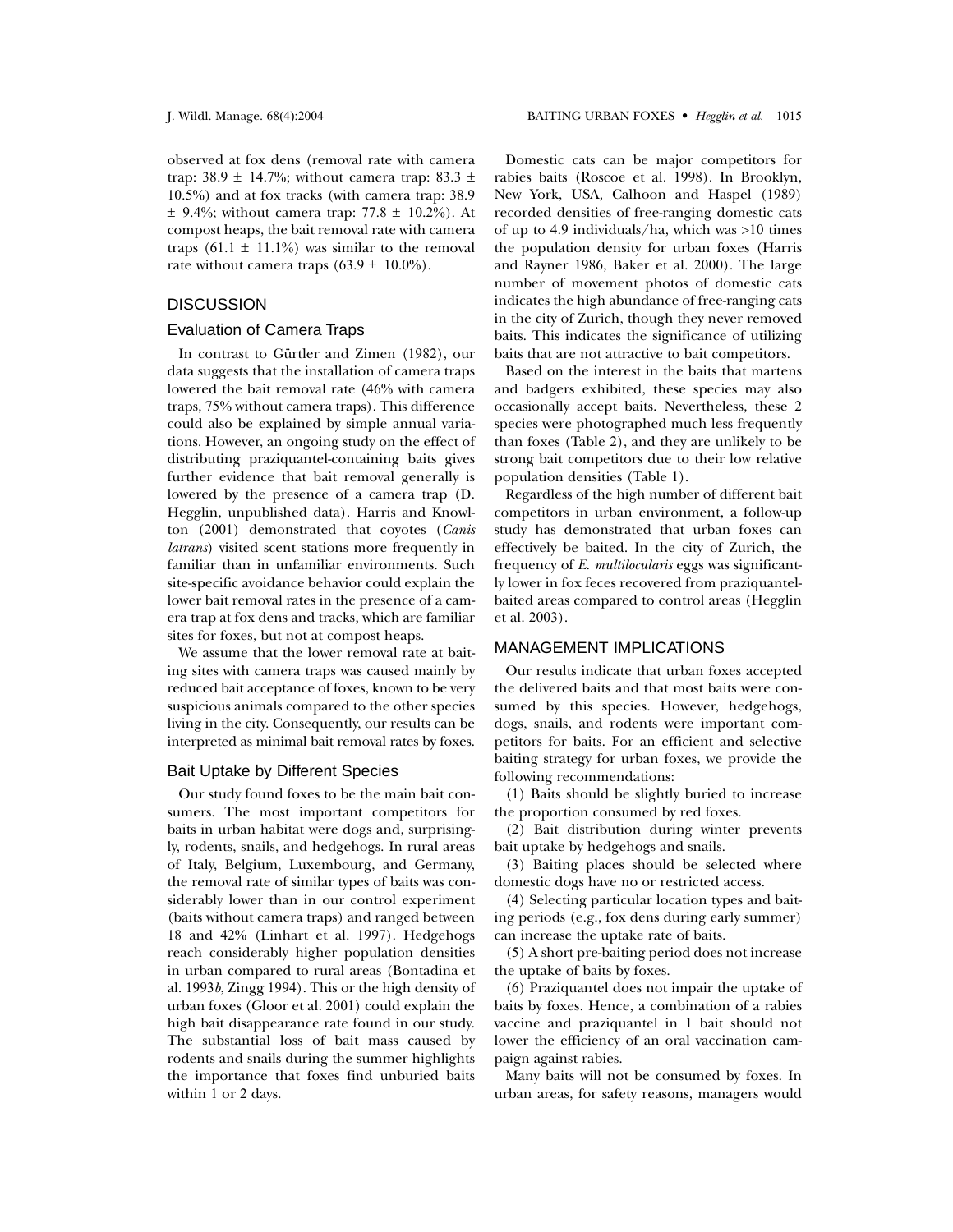therefore be advised to tag the sites where the rabies vaccination baits are placed and collect baits that do not disappear within a few days. Baits containing only praziquantel represent no risk for urban inhabitants, free-ranging pets, or urban wildlife (Sweet 1987), and the effort to bury them is unnecessary.

# ACKNOWLEDGMENTS

We thank all collaborators involved in the Integrated Fox Project. We especially thank R. Wyss, A. Klingenböck, and J. Laas for their assistance with fieldwork and their technical support. The Swiss Rabies Center of the University of Bern, Switzerland, provided the camera traps. P. Ward, D. Hosken, A. Mathis, and P. Torgerson provided valuable comments on an earlier draft of the manuscript. This investigation was carried out within the context of the Integrated Fox Project, a research and communication project on the dynamics of the fox population in Switzerland. The study was supported by the Swiss Federal Office of Veterinary Medicine and the Swiss Federal Office for Education and Science (EU FAIR Projekt CT97-3515 / BBW Nr. 97.0586).

#### LITERATURE CITED

- AMMANN, R., AND J. ECKERT. 1995. Clinical diagnosis and treatment of echinococcosis in humans. Pages 411–463 *in* R. C. A. Thompson and A. J. Lymbery, editors. Echinococcus and hydatid disease. CAB International, Wallingford, United Kingdom.
- ANDELT, W. F., AND T. P. WOOLLEY. 1996. Responses of urban mammals to odor attractants and a bait-dispensing device. Wildlife Society Bulletin 24:111–118.
- ANDERSON, R. M., H. C. JACKSON, R. M. MAY, AND A. M. SMITH. 1981. Population dynamics of fox rabies in Europe. Nature 289:765–771.
- BACON, P. J., AND D. W. MACDONALD. 1981. Habitat and spread of rabies. Nature 289:634–635.
- BAKER, P.J., S. M. FUNK, S. HARRIS, AND P. C. WHITE. 2000. Flexible spatial organization of urban foxes, *Vulpes vulpes*, before and during an outbreak of sarcoptic mange. Animal Behaviour 59:127–146.
- S. HARRIS, C. P. ROBERTSON, G. SAUNDERS, AND P. C. WHITE. 2001. Differences in the capture rate of cage-trapped red foxes *Vulpes vulpes* and an evaluation of rabies control measures in Britain. Journal of Applied Ecology 38:823–835.
- BONTADINA, F., S. GLOOR, AND T. HOTZ. 1993*a*. Igel Grundlagen zur Förderung der Igel in Zürich. Report Gartenbauamt Zürich, Zürich, Switzerland. [In German.]
- ———, ———, AND ———. 1993*b*. Igel *Erinaceus europaeus* in der Stadt Zürich. Revue Suisse de Zoologie 100:797. [In German.]
- BREITENMOSER, U., U. MÜLLER, A. KAPPELER, AND R. G. ZANONI. 2000. The final phase of the rabies epizootic in Switzerland. Schweizer Archiv für Tierheilkunde 147:447–453.
- CALHOON, R. E., AND C. HASPEL. 1989. Urban cat populations compared by season, subhabitat and supplemental feeding. Journal of Animal Ecology 58:321–328.
- CHAUTAN, M., D. PONTIER, AND M. ARTOIS. 2000. Role of rabies in recent demographic changes in red fox (*Vulpes vulpes*) populations in Europe. Mammalia 64:391–410.
- CHRISTENSEN, H. 1985. Urban fox population in Oslo. Revue d'Ecologie (la Terre et la Vie) 40:185–186.
- ECKERT, J., AND P. DEPLAZES. 1999. Alveolar echinococcosis in humans: the current situation in central Europe and the need for countermeasures. Parasitology Today 15:315–319.
- GLOOR, S. 2002. The rise of urban foxes (*Vulpes vulpes*) in Switzerland and ecological and parasitological aspects of a fox population in the recently colonised city of Zurich. Dissertation, University of Zurich, Zurich, Switzerland.
- ———, F. BONTADINA, D. HEGGLIN, P. DEPLAZES, AND U. BREITENMOSER. 2001. The rise of urban fox populations in Switzerland – Die Entstehung urbaner Fuchspopulationen in der Schweiz. Mammalian Biology 66:155–164.
- GÜRTLER, W. D., AND E. ZIMEN. 1982. The use of baits to estimate fox numbers. Comparative Immunology, Microbiology and Infectious Diseases 5:277–283.
- GUTHERY, F. S., AND W. P. MEINZER. 1984. Evaluation of placed baits for reducing coyote damage in Texas. Journal of Wildlife Management 48:621–626.
- HADIDIAN, J., S. R. JENKINS, D. H. JOHNSTON, J. SAVARIE, V. F. NETTLES, D. MANSKI, AND G. M. BAER. 1989. Acceptance of simulated oral rabies vaccine baits by urban raccoons. Journal of Wildlife Diseases 25:1–9.
- HARRIS, C. E., AND F. F. KNOWLTON. 2001. Differential responses of coyotes to novel stimuli in familiar and unfamiliar settings. Canadian Journal of Zoology 79:2005–2013.
- HARRIS, S. 1977. Distribution, habitat utilization and age structure of a suburban fox (*Vulpes vulpes*) population. Mammal Review 7:25–39.
- ———, C. L. CHEESEMAN, G. C. SMITH, AND W. J. TREWHELLA. 1991. Rabies contingency planning in Britain. Pages 11:63–78 *in* P. O'Brien and G. Berry, editors. Wildlife rabies contingency planning in Australia. Bureau of Rural Resources Planning Proceedings. Australian Government Publishing Service, Canberra, Australia.
- ———, AND J. M. RAYNER. 1986. Urban fox (*Vulpes vulpes*) population estimates and habitat requirements in several British cities. Journal of Animal Ecology 55:575–591.
- HEGGLIN, D., P. WARD, AND P. DEPLAZES. 2003. Anthelmintic baiting of foxes against urban contamination with *Echinococcus multilocularis*. Emerging Infectious Diseases 9:1266–1272.
- HOFER, S., S. GLOOR, U. MÜLLER, A. MATHIS, D. HEGGLIN, AND P. DEPLAZES. 2000. High prevalence of *Echinococcus multilocularis* in urban red foxes (*Vulpes vulpes*) and voles (*Arvicola terrestris*) in the city of Zürich, Switzerland. Parasitology 120:135–142.
- LINHART, S. B., K. KAPPELER, AND L. A. WINDERG. 1997. A review of baits and bait delivery systems for free-ranging carnivores and ungulates. Contraception in wildlife. Animal and Plant Health Inspection Service, U.S. Department of Agriculture, USA. Technical Bulletin 1853:69–132.